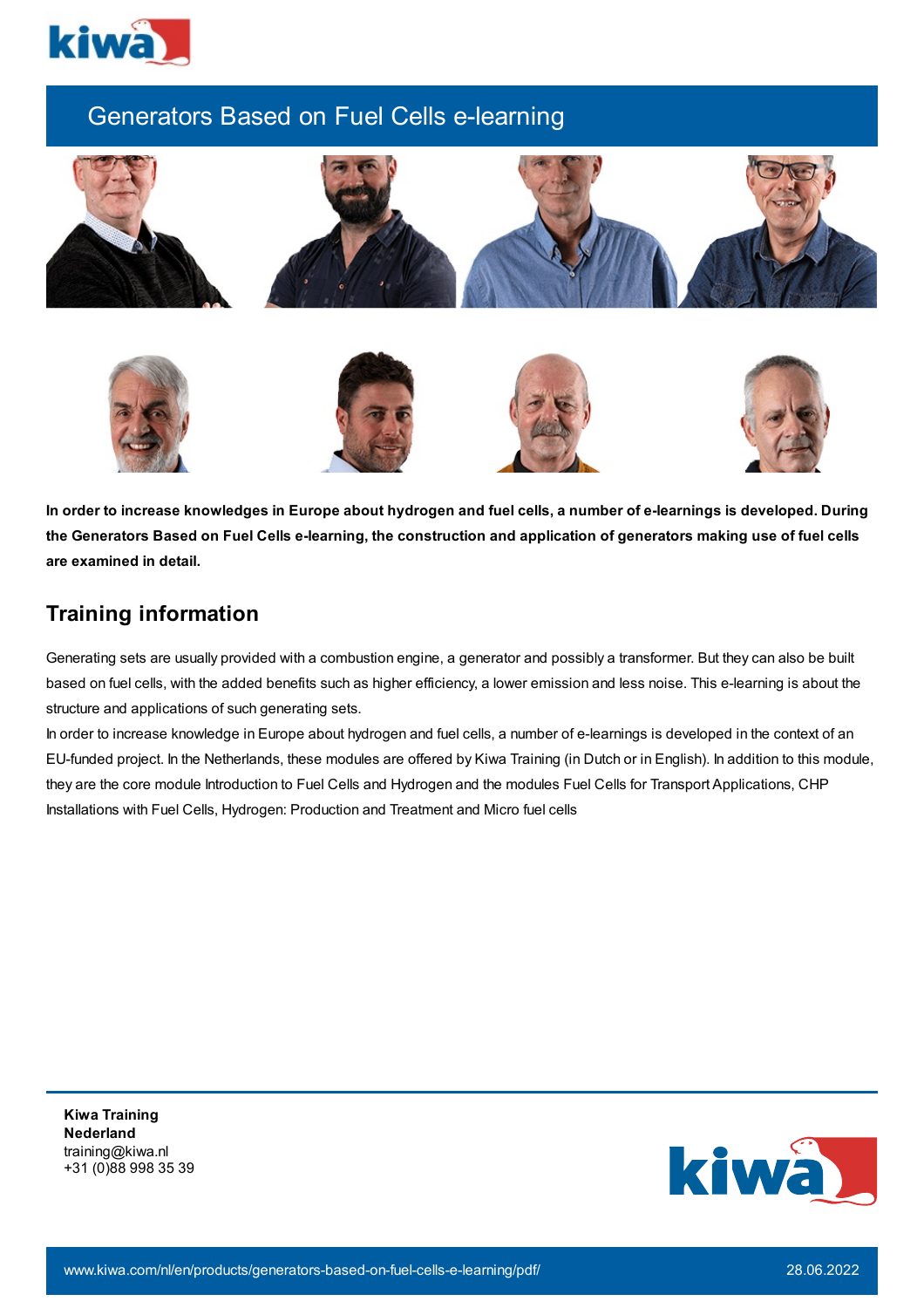

# **Practical information**

### **Course content**

During the Generators Based on Fuel Cells e-learning, the following topics will be addressed:

- Function and properties of generators with fuel cells;
- Possible fuels and their possible conversion into hydrogen;
- The structure of such generators, from the fuel tank to the exhaust system;
- Maintenance of generators with fuel cells;
- Safety aspects;
- Applications, available brands and types and expected future developments.

### **Previous training**

This module is developed for participants with a technical MBO education (intermediate vocational education) and a basic knowledge of chemical processes and electricity. The participant must have previously done the Introduction to Fuel Cells and Hydrogen core module, or have mastered the basic knowledge taught in this course in a different manner.

### **Course duration and study load**

You can do the e-learning in your own time and at your own pace. The study load for each module is 40 to 60 hours.

**Kiwa Training Nederland** training@kiwa.nl +31 (0)88 998 35 39